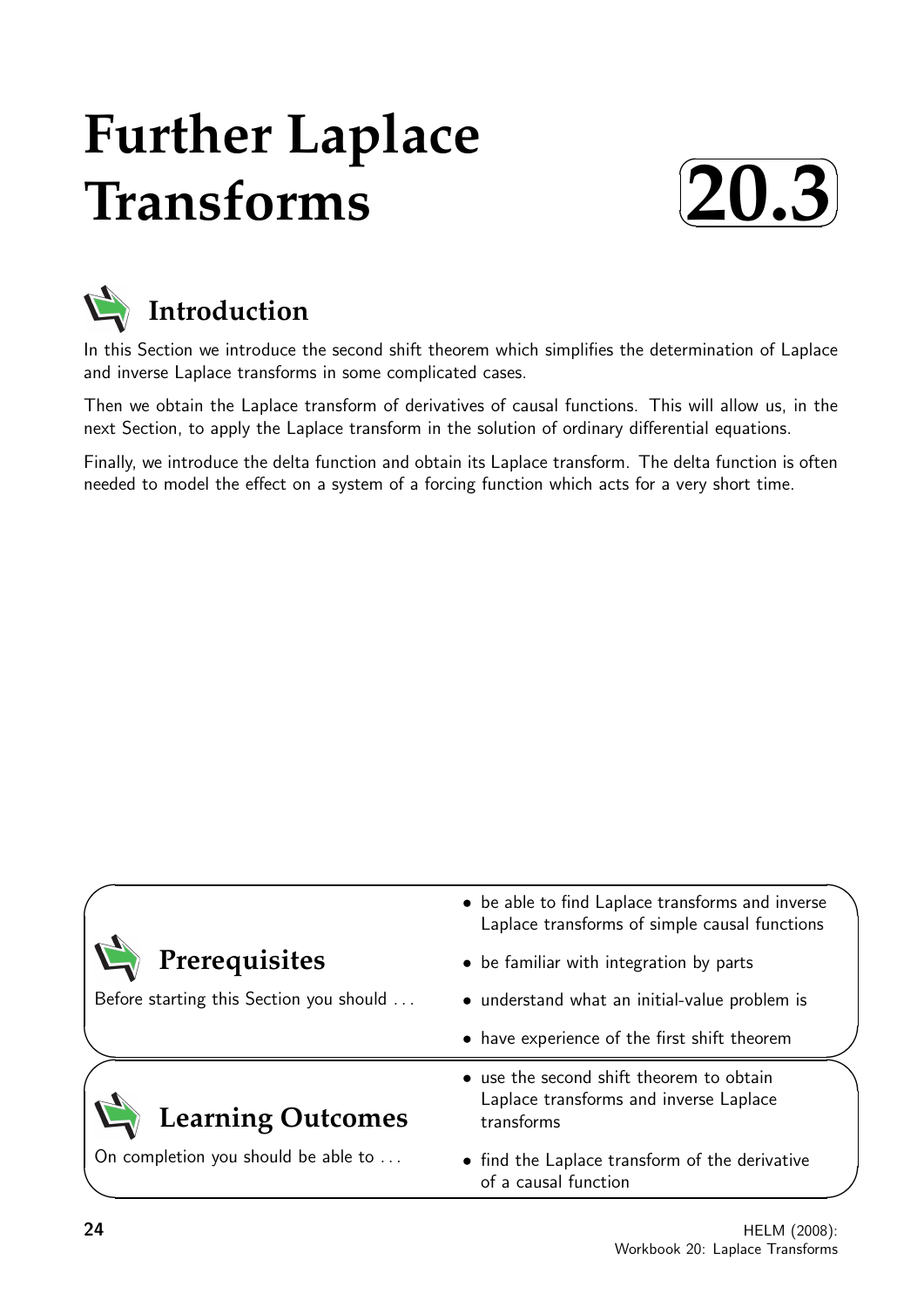

## **1. The second shift theorem**

The second shift theorem is similar to the first except that, in this case, it is the time-variable that is shifted not the s-variable. Consider a causal function  $f(t)u(t)$  which is shifted to the right by amount a, that is, the function  $f(t-a)u(t-a)$  where  $a>0$ . Figure 13 illustrates the two causal functions.



### Figure 13

The Laplace transform of the shifted function is easily obtained:

$$
\mathcal{L}\lbrace f(t-a)u(t-a)\rbrace = \int_0^\infty e^{-st}f(t-a)u(t-a) dt
$$

$$
= \int_a^\infty e^{-st}f(t-a) dt
$$

(Note the change in the lower limit from  $0$  to  $a$  resulting from the step function switching on at  $t = a$ ). We can re-organise this integral by making the substitution  $x = t - a$ . Then  $dt = dx$ and when  $t = a, x = 0$  and when  $t = \infty$  then  $x = \infty$ .

**Therefore** 

$$
\int_{a}^{\infty} e^{-st} f(t-a) dt = \int_{0}^{\infty} e^{-s(x+a)} f(x) dx
$$

$$
= e^{-sa} \int_{0}^{\infty} e^{-sx} f(x) dx
$$

The final integral is simply the Laplace transform of  $f(x)$ , which we know is  $F(s)$  and so, finally, we have the statement of the second shift theorem:

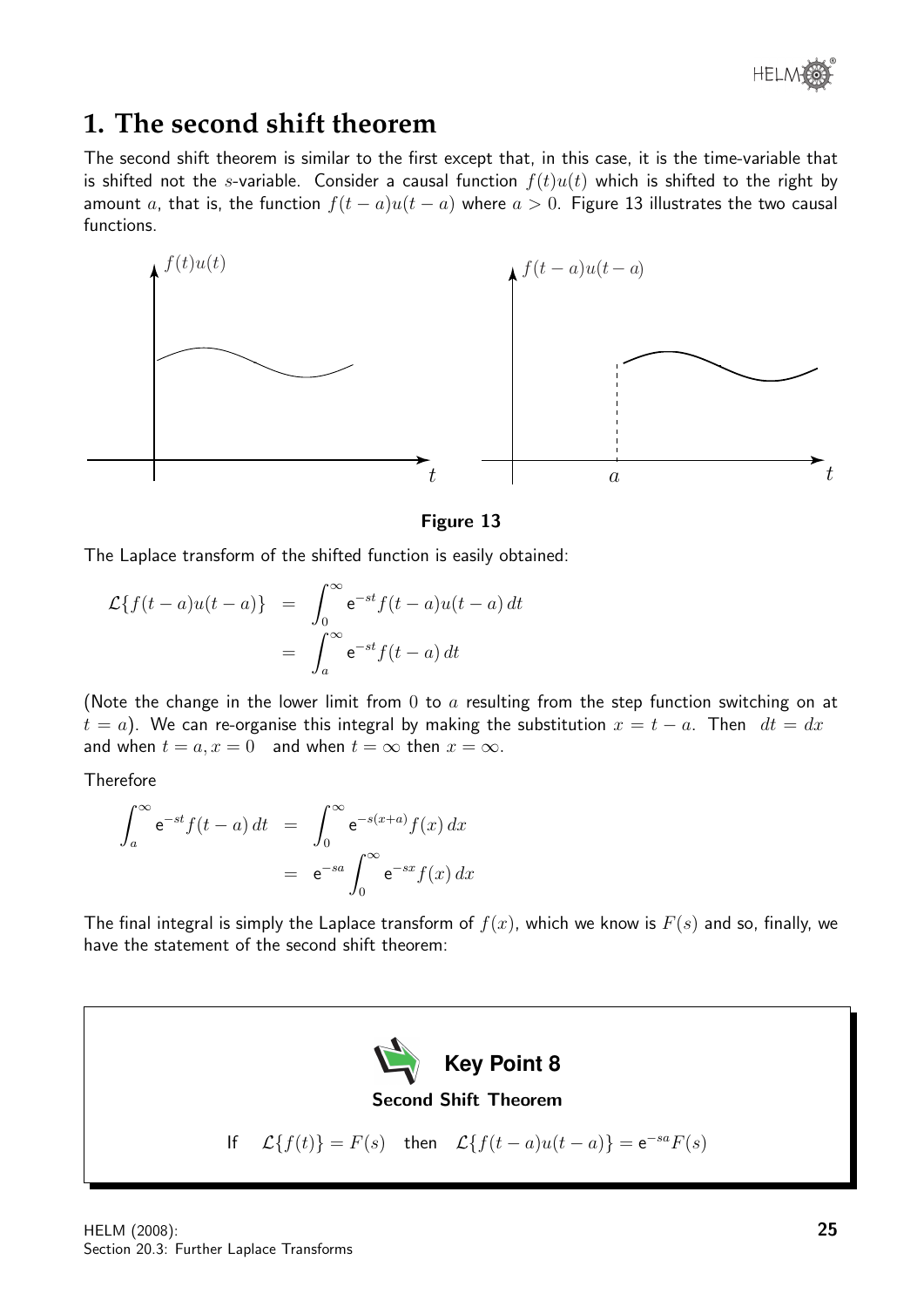Obviously, this theorem has its uses in finding the Laplace transform of time-shifted causal functions but it is also of considerable use in finding inverse Laplace transforms since, using the inverse formulation of the theorem of Key Point 8 we get:





Find the inverse Laplace transform of  $e^{-3s}$  $\frac{1}{s^2}$ .

## Your solution

#### Answer

You should obtain  $(t - 3)u(t - 3)$  for the following reasons. We know that the inverse Laplace transform of  $1/s^2$  is  $t.u(t)$  (Table 1, Rule 3) and so, using the second shift theorem (with  $a=3$ ), we have

$$
\mathcal{L}^{-1}\left\{e^{-3s}\frac{1}{s^2}\right\} = (t-3)u(t-3)
$$

This function is graphed in the following figure:

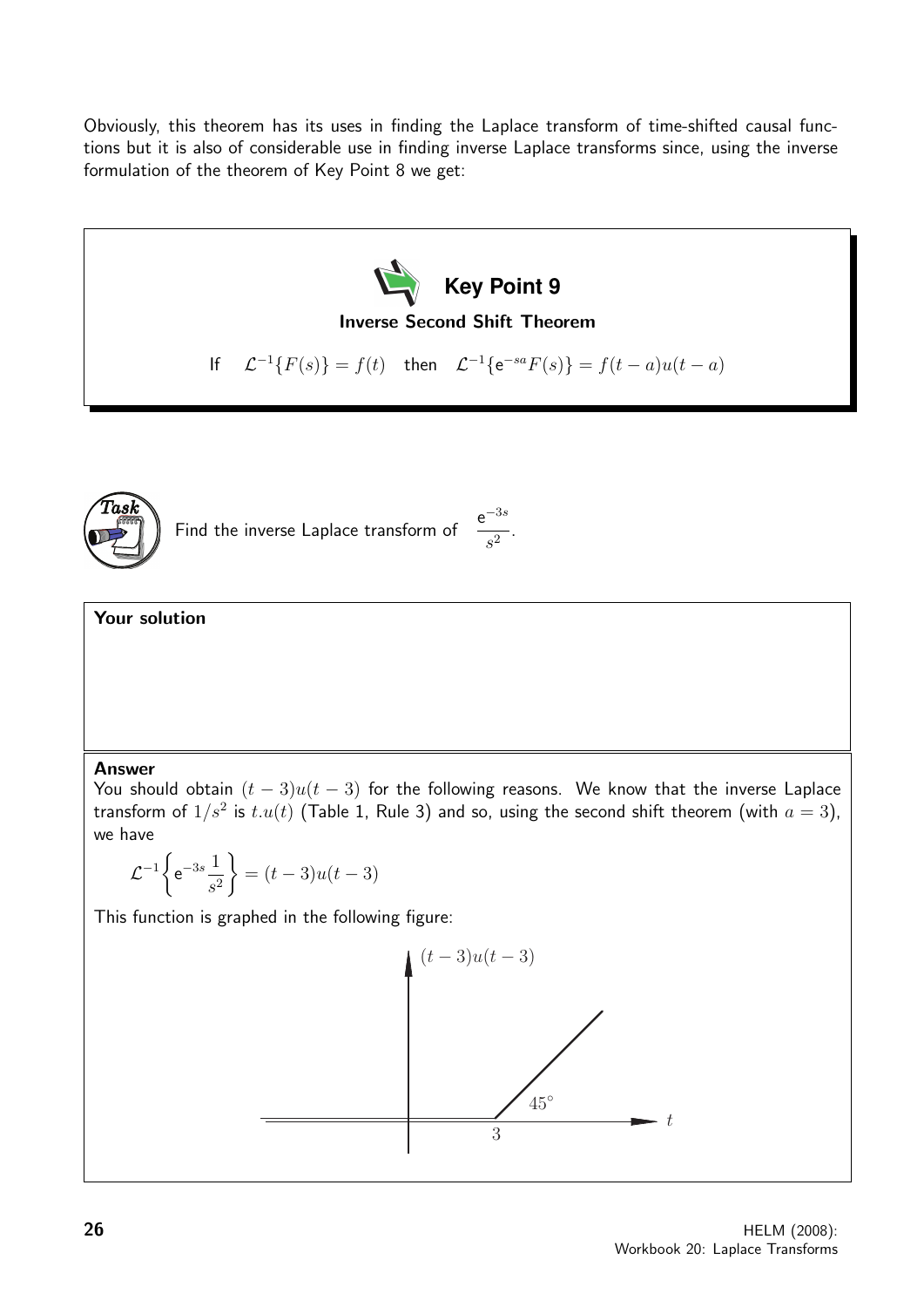

$$
\frac{s}{s^2 - 2s + 2}
$$

Your solution  
\nAnswer  
\nYou should obtain 
$$
e^t(\cos t + \sin t)
$$
.  
\nTo obtain this, complete the square in the denominator:  $s^2 - 2s + 2 = (s - 1)^2 + 1$  and so  
\n
$$
\frac{s}{s^2 - 2s + 2} = \frac{s}{(s - 1)^2 + 1} = \frac{(s - 1) + 1}{(s - 1)^2 + 1} = \frac{s - 1}{(s - 1)^2 + 1} + \frac{1}{(s - 1)^2 + 1}
$$
\nNow, using the first shift theorem  
\n
$$
\mathcal{L}^{-1}\left\{\frac{s - 1}{(s - 1)^2 + 1}\right\} = e^t \cos t \cdot u(t) \quad \text{since} \quad \mathcal{L}^{-1}\left\{\frac{s}{s^2 + 1}\right\} = \cos t \cdot u(t) \quad \text{(Table 1, Rule 6)}
$$
\nand  
\n
$$
\mathcal{L}^{-1}\left\{\frac{1}{(s - 1)^2 + 1}\right\} = e^t \sin t \cdot u(t) \quad \text{since} \quad \mathcal{L}^{-1}\left\{\frac{1}{s^2 + 1}\right\} = \sin t \cdot u(t) \quad \text{(Table 1, Rule 5)}
$$
\nThus  
\n
$$
\mathcal{L}^{-1}\left\{\frac{s}{s^2 - 2s + 2}\right\} = e^t(\cos t + \sin t)u(t)
$$

# **2. The Laplace transform of a derivative**

Here we consider not a causal function  $f(t)$  directly but its derivatives  $\frac{df}{dt}$  $\frac{dy}{dt}$ ,  $d^2f$  $\frac{d^{2}y}{dt^{2}}$ , ... (which are also causal.) The Laplace transform of derivatives will be invaluable when we apply the Laplace transform to the solution of constant coefficient ordinary differential equations.

If  $\mathcal{L}\{f(t)\}$  is  $F(s)$  then we shall seek an expression for  $\mathcal{L}\{\frac{df}{dt}\}$  in terms of the function  $F(s)$ . Now, by the definition of the Laplace transform

$$
\mathcal{L}\left\{\frac{df}{dt}\right\} = \int_0^\infty e^{-st} \frac{df}{dt} dt
$$

HELM (2008): Section 20.3: Further Laplace Transforms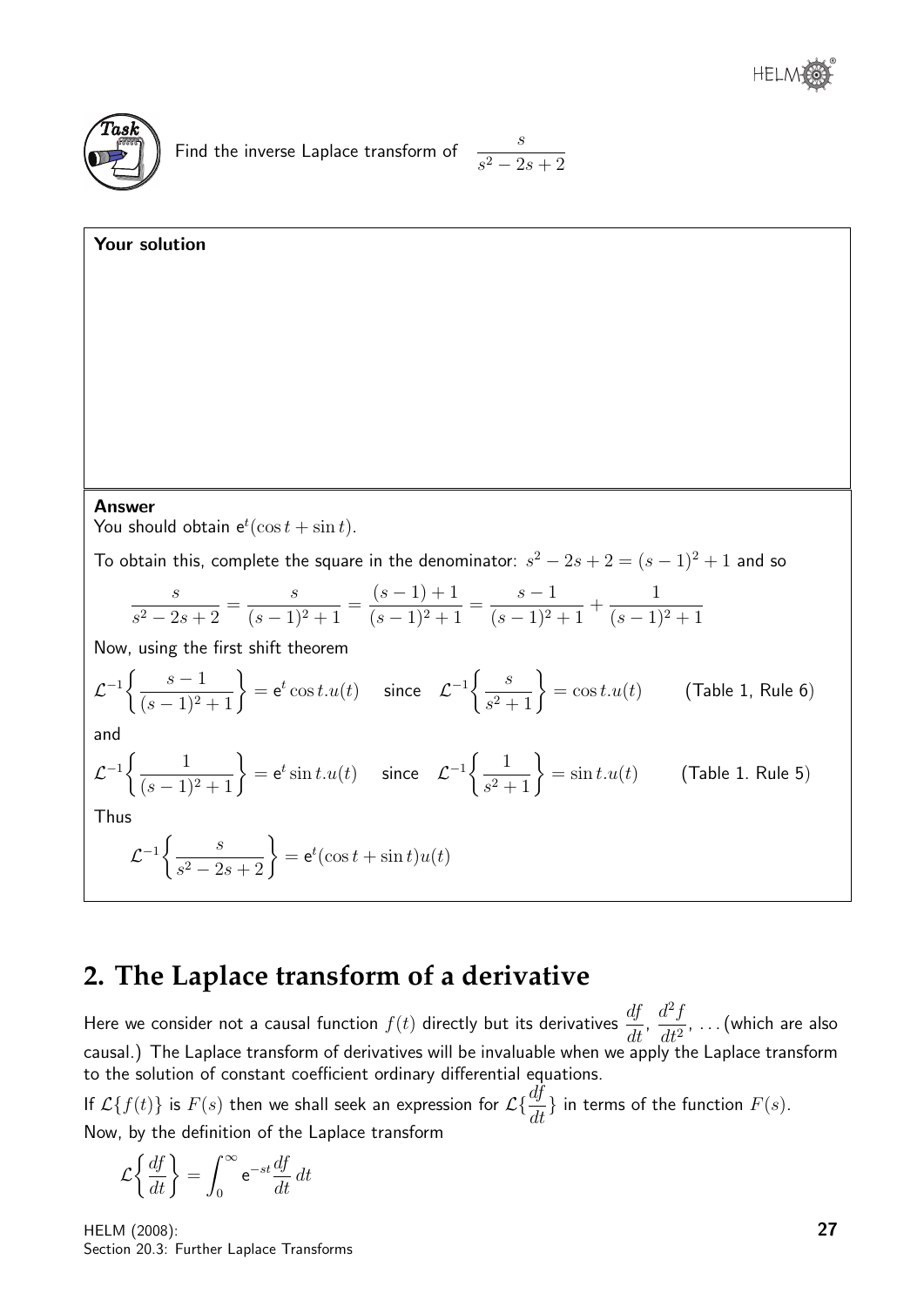This integral can be simplified using integration by parts:

$$
\int_0^\infty e^{-st} \frac{df}{dt} dt = \left[ e^{-st} f(t) \right]_0^\infty - \int_0^\infty (-s) e^{-st} f(t) dt
$$

$$
= -f(0) + s \int_0^\infty e^{-st} f(t) dt
$$

(As usual, we assume that contributions arising from the upper limit,  $t = \infty$ , are zero.) The integral on the right-hand side is precisely the Laplace transform of  $f(t)$  which we naturally replace by  $F(s)$ . Thus

$$
\mathcal{L}\left\{\frac{df}{dt}\right\} = -f(0) + sF(s)
$$

As an example, we know that if  $f(t) = \sin t \ u(t)$  then

$$
\mathcal{L}{f(t)} = \frac{1}{s^2 + 1} = F(s) \quad \text{(Table 1, Rule 5)}
$$

and so, according to the result just obtained,

$$
\mathcal{L}\left\{\frac{df}{dt}\right\} = \mathcal{L}\left\{\cos t \ u(t)\right\} = -f(0) + sF(s)
$$

$$
= 0 + s\left(\frac{1}{s^2 + 1}\right)
$$

$$
= \frac{s}{s^2 + 1}
$$

a result we know to be true.

We can find the Laplace transform of the second derivative in a similar way to find:

$$
\mathcal{L}\left\{\frac{d^2f}{dt^2}\right\} = -f'(0) - sf(0) + s^2F(s)
$$

(The reader might wish to derive this result.) Here  $f'(0)$  is the derivative of  $f(t)$  evaluated at  $t = 0$ .

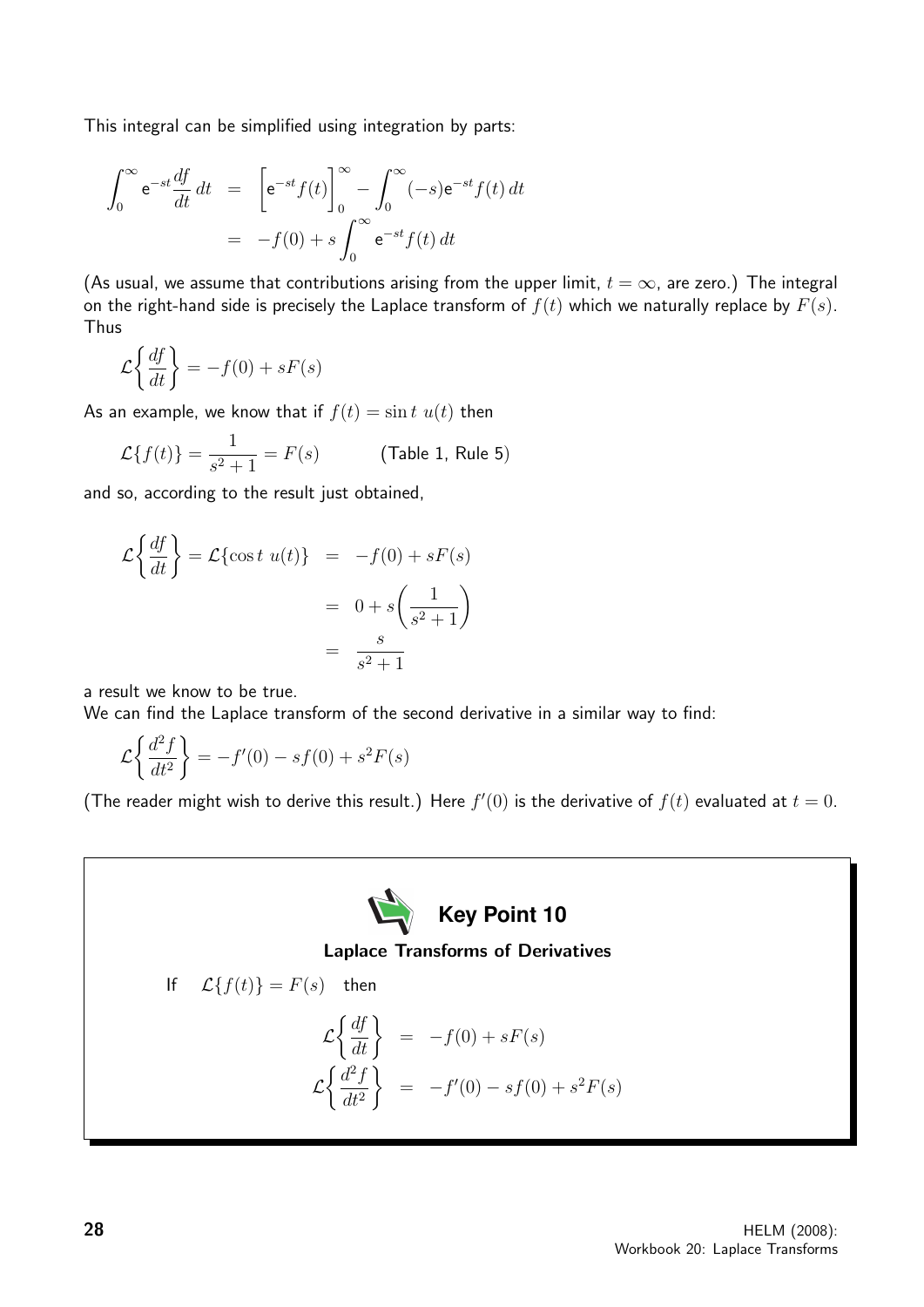



If 
$$
\mathcal{L}{f(t)} = F(s)
$$
 and  $\frac{d^2 f}{dt^2} - \frac{df}{dt} = 3t$  with initial conditions  $f(0) = 1$ ,  $f'(0) = 0$ , find the explicit expression for  $F(s)$ .

Begin by finding 
$$
\mathcal{L}\left\{\frac{d^2f}{dt^2}\right\}
$$
,  $\mathcal{L}\left\{\frac{df}{dt}\right\}$  and  $\mathcal{L}\left\{3t\right\}$ :

Your solution

Answer

$$
\mathcal{L}\lbrace 3t \rbrace = 3/s^2
$$
  
\n
$$
\mathcal{L}\left\lbrace \frac{df}{dt} \right\rbrace = -f(0) + sF(s) = -1 + sF(s)
$$
  
\n
$$
\mathcal{L}\left\lbrace \frac{d^2f}{dt^2} \right\rbrace = -f'(0) - sf(0) + s^2F(s) = -s + s^2F(s)
$$

Now complete the calculation to find  $F(s)$ :

## Your solution

#### Answer

You should find 
$$
F(s) = \frac{s^3 - s^2 + 3}{s^3(s - 1)}
$$
 since, using the transforms we have found:  
\n
$$
-s + s^2 F(s) - (-1 + sF(s)) = \frac{3}{s^2}
$$
\nso  $F(s)[s^2 - s] = \frac{3}{s^2} + s - 1 = \frac{s^3 - s^2 + 3}{s^2}$   
\nleading to  $F(s) = \frac{s^3 - s^2 + 3}{s^3(s - 1)}$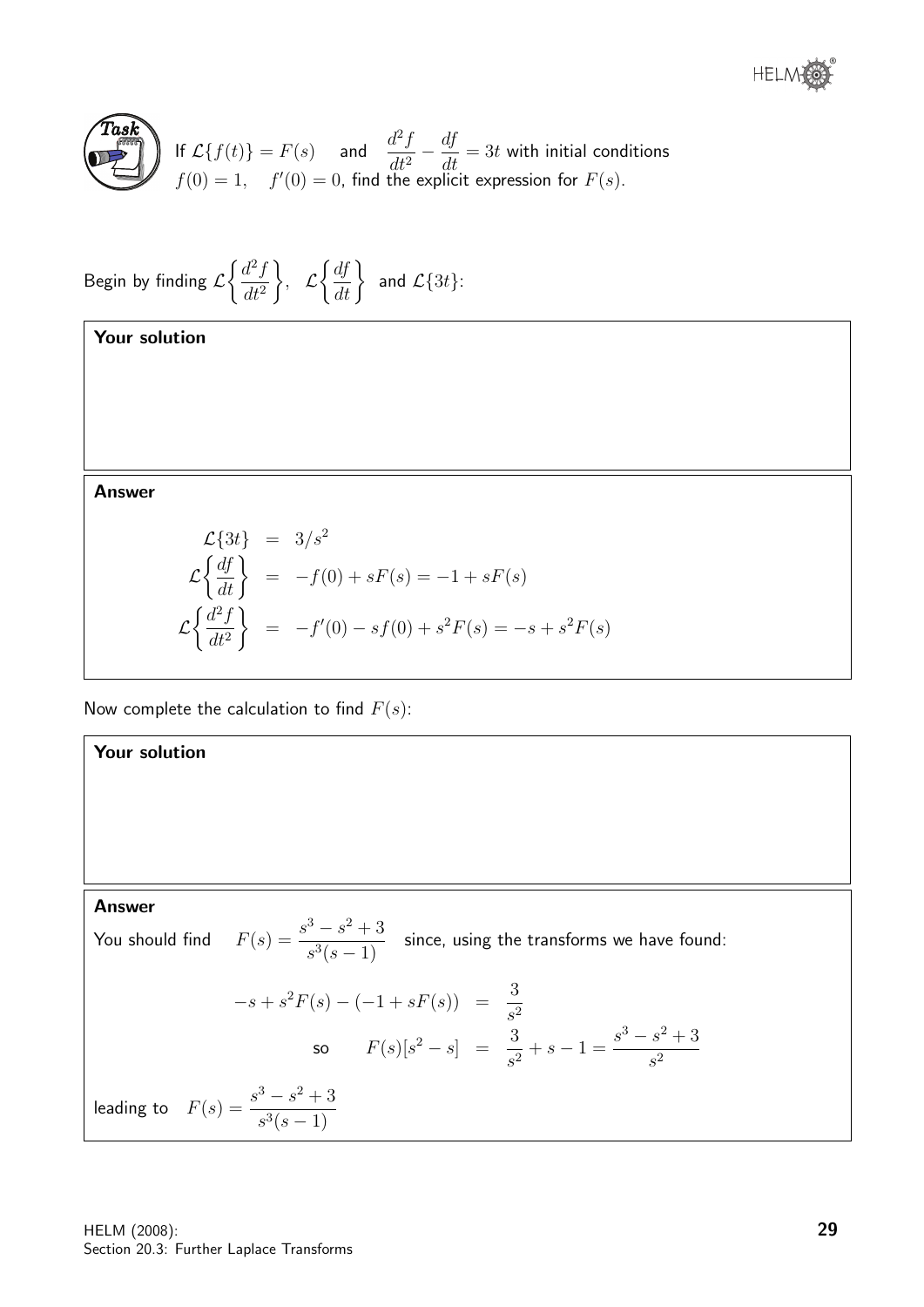## **Exercises**

- 1. Find the Laplace transforms of (a)  $t^3 e^{-2t} u(t)$  (b)  $e^t \sinh 3t \cdot u(t)$  (c)  $\sin(t-3) \cdot u(t-3)$
- 2. If  $F(s) = \mathcal{L}{f(t)}$  find expressions for  $F(s)$  if (a)  $\frac{d^2y}{dt^2}$  $dt^2$  $-3\frac{dy}{dt} + 4y = \sin t$   $y(0) = 1$ ,  $y'(0) = 0$ (b) 7  $\frac{dy}{dt} - 6y = 3u(t)$   $y(0) = 0,$
- 3. Find the inverse Laplace transforms of

(a) 
$$
\frac{6}{(s+3)^4}
$$
 (b)  $\frac{15}{s^2 - 2s + 10}$  (c)  $\frac{3s^2 + 11s + 14}{s^3 + 2s^2 - 11s - 52}$  (d)  $\frac{e^{-3s}}{s^4}$  (e)  $\frac{e^{-2s-2}(s+1)}{s^2 + 2s + 5}$   
\nAnswers  
\n1. (a)  $\frac{6}{(s+2)^4}$  (b)  $\frac{3}{(s-1)^2 - 9}$  (c)  $\frac{e^{-3s}}{s^2 + 1}$   
\n2. (a)  $\frac{s^3 - 3s^2 + s - 2}{(s^2 + 1)(s^2 - 3s + 4)}$  (b)  $\frac{3}{s(7s - 6)}$   
\n3. (a)  $e^{-3t}t^3u(t)$  (b)  $5e^t \sin 3t.u(t)$  (c)  $(2e^{4t} + e^{-3t} \cos 2t)u(t)$  (d)  $\frac{1}{6}(t-3)^3u(t-3)$   
\n(e)  $e^{-t} \cos 2(t-2).u(t-2)$ 

# **3. The delta function (or impulse function)**

There is often a need for considering the effect on a system (modelled by a differential equation) by a forcing function which acts for a very short time interval. For example, how does the current in a circuit behave if the voltage is switched on and then very shortly afterwards switched off? How does a cantilevered beam vibrate if it is hit with a hammer (providing a force which acts over a very short time interval)? Both of these engineering 'systems' can be modelled by a differential equation. There are many ways the 'kick' or 'impulse' to the system can be modelled. The function we have in mind could have the graphical representation (when  $a$  is small) shown in Figure 14.



Figure 14

This can be represented formally using step functions; it switches on at  $t = d$  and switches off at  $t = d + a$  and has amplitude b: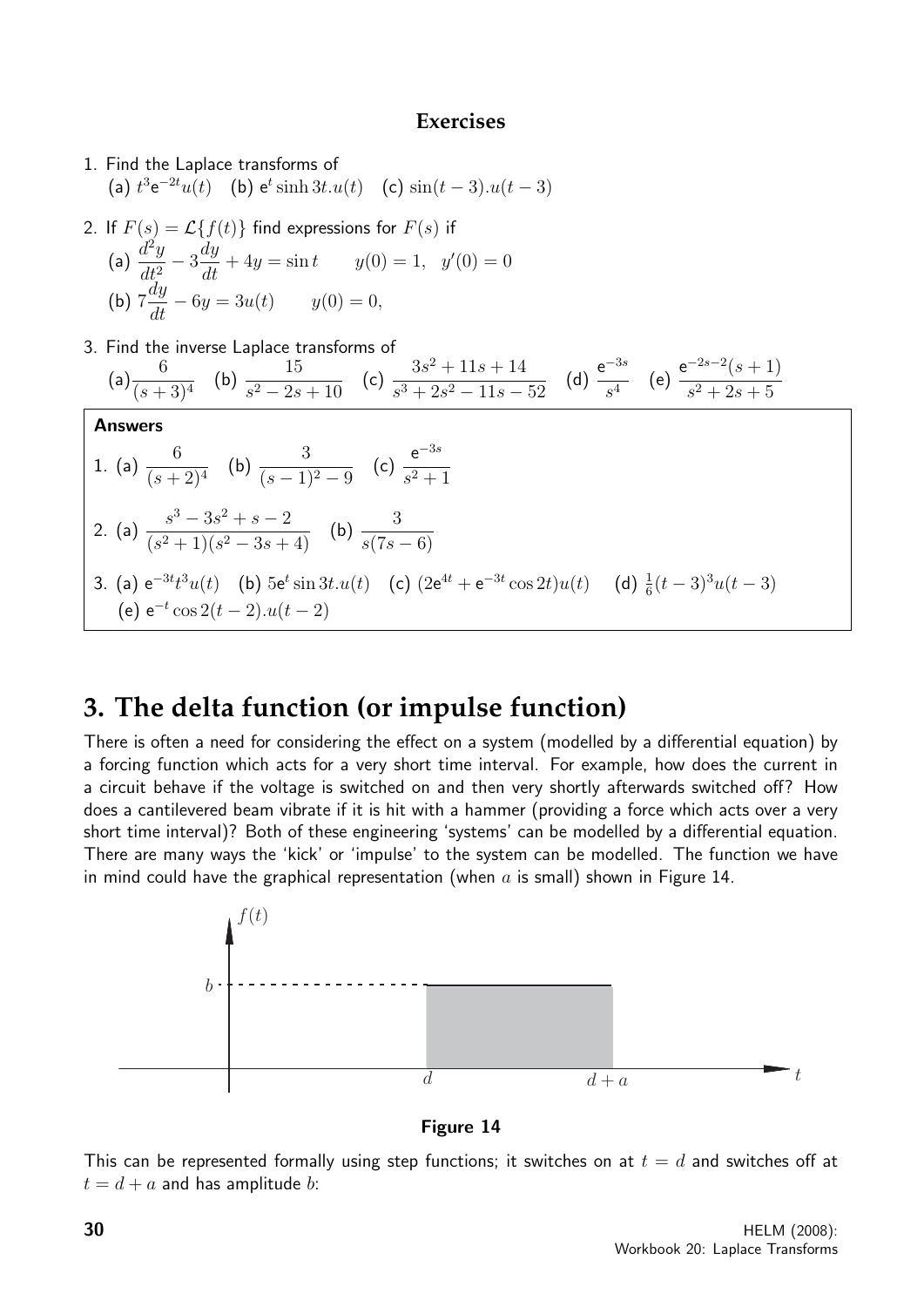

$$
f(t) = b[u(t - d) - u(t - \{d + a\})]
$$

The effect on the system is related to the area under the curve rather than just the amplitude b. Our aim is to reduce the time interval over which the forcing function acts (i.e. reduce  $a$ ) whilst at the same time keeping the total effect (i.e. the area under the curve) a constant. To do this we shall take  $b = 1/a$  so that the area is always equal to 1. Reducing the value of a then gives the sequence of inputs shown in Figure 15.





As the value of  $a$  decreases the height of the rectangle increases (to ensure the value of the area under the curve is fixed at value 1) until, in the limit as  $a \to 0$ , the 'function' becomes a 'spike' at  $t = d$ . The resulting function is called a **delta function** (or **impulse function**) and denoted by  $\delta(t-d)$ . This notation is used because, in a very obvious sense, the delta function described here is 'located' at  $t = d$ . Thus the delta function  $\delta(t - 1)$  is 'located' at  $t = 1$  whilst the delta function  $\delta(t)$  is 'located' at  $t = 0$ .

If we were defining an ordinary function we would write

$$
\delta(t - d) = \lim_{a \to 0} \frac{1}{a} [u(t - d) - u(t - \{d + a\})]
$$

However, this limit does not exist. The important property of the delta function relates to its integral:

$$
\int_{-\infty}^{\infty} \delta(t - d) dt = \lim_{a \to 0} \int_{-\infty}^{\infty} \frac{1}{a} [u(t - d) - u(t - \{d + a\})] dt = \lim_{a \to 0} \int_{d}^{d + a} \frac{1}{a} dt
$$
  
= 
$$
\lim_{a \to 0} \left[ \frac{d + a}{a} - \frac{d}{a} \right] = 1
$$

which is what we expect since the area under each of the limiting curves is equal to 1. A more technical discussion obtains the more general result: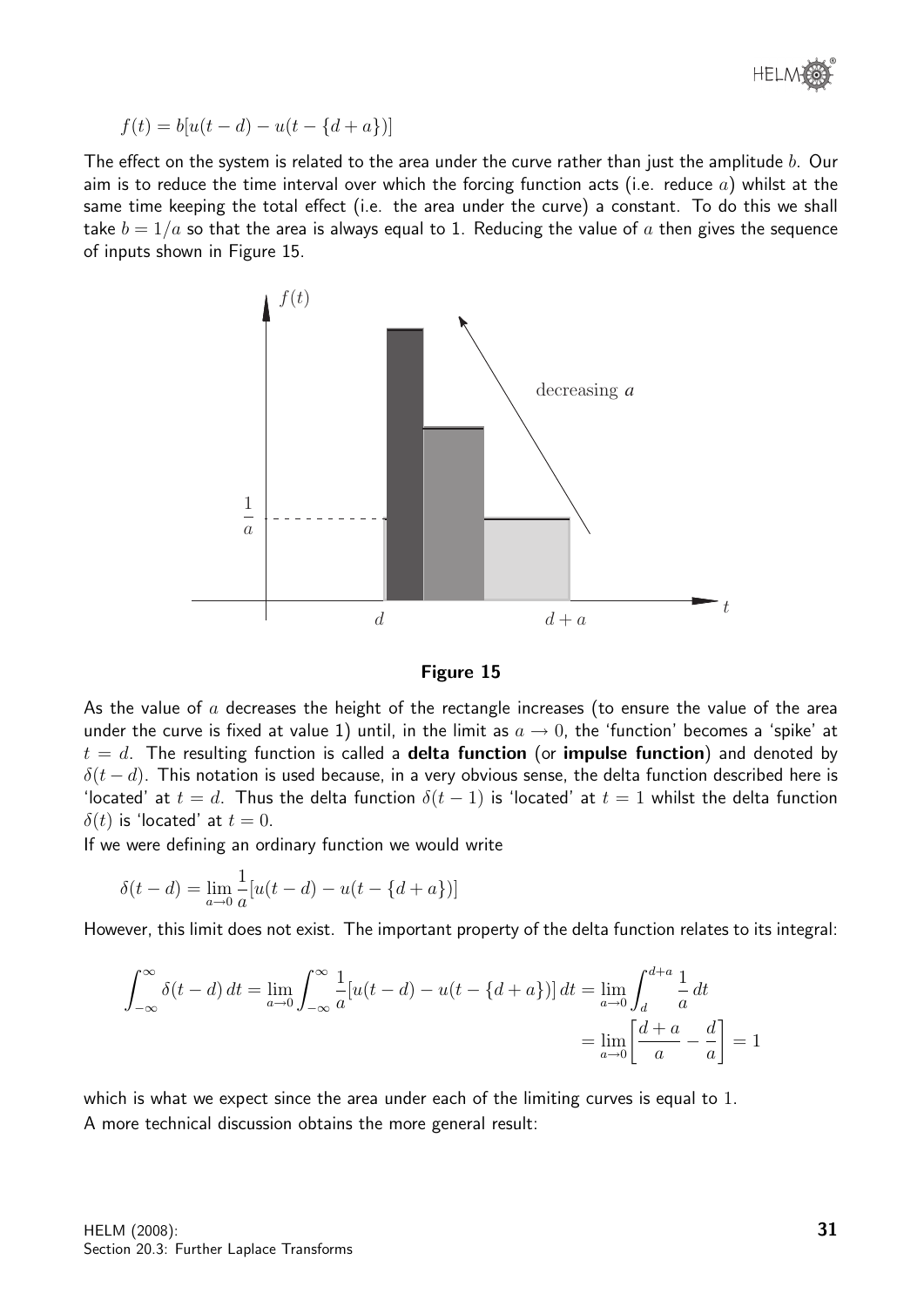**Key Point 11** Sifting Property of the Delta Function  $\int^{\infty}$  $-\infty$  $f(t)\delta(t-d) dt = f(d)$ 

This is called the **sifting property** of the delta function as it sifts out the value  $f(d)$  from the function  $f(t)$ . Although the integral here ranges from  $t = -\infty$  to  $t = +\infty$  in fact the same result is obtained for any range if the range of the integral includes the point  $t = d$ . That is, if  $\alpha \leq d \leq \beta$ then

$$
\int_{\alpha}^{\beta} f(t)\delta(t-d) dt = f(d)
$$

Thus, as long as the delta function is 'located' within the range of the integral the sifting property holds. For example,

$$
\int_{1}^{2} \sin t \, \delta(t - 1.1) \, dt = \sin 1.1 = 0.8112 \qquad \qquad \int_{0}^{\infty} e^{-t} \delta(t - 1) \, dt = e^{-1} = 0.3679
$$



## Your solution

## Answer

 $\delta(t + 1.7)$  and  $\delta(t - 2.3)$ 



## Your solution